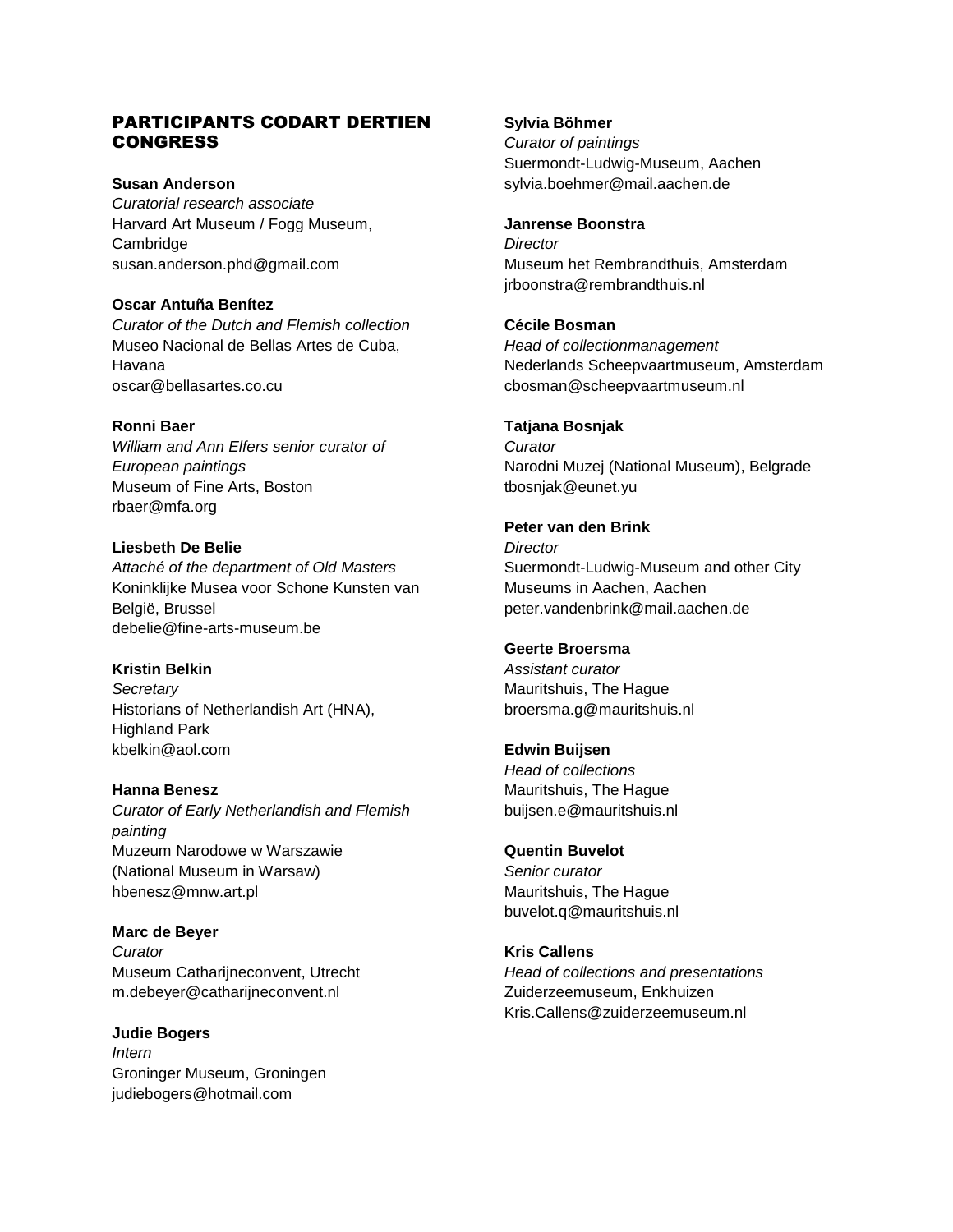### **Görel Cavalli-Björkman**

*Former chief curator and director of research* Nationalmuseum, Stockholm gcb@nationalmuseum.se

### **Elena Chizhova**

*Coordinator of museum projects* Association of Museum Professionals (AMR), Tula assoc@tolstoy.ru

### **Daniel Christiaens**

*Curator*  Maagdenhuismuseum, Antwerp daniel.christiaens@ocmw.antwerpen.be

### **Ingrid Ciulisovà**

*Researcher* Slovak Academy of Sciences – Institute of Art History, Bratislava dejuciul@savba.sk

### **Peter van der Coelen**

*Curator of prints and drawings* Museum Boijmans van Beuningen, Rotterdam coelen@boijmans.nl

### **Sabine Craft-Giepmans**

*Curator* RKD (Netherlands Institute for Art History), The Hague craft@rkd.nl

### **Remmelt Daalder**

*Curator*  Nederlands Scheepvaartmuseum, Amsterdam rdaalder@scheepvaartmuseum.nl

### **Dorota Dec**

*Curator of foreign painting* National Museum, Cracow dyrekcja@muz-nar.krakow.pl

### **Lloyd DeWitt**

*Associate curator of the John G. Johnson Collection* Philadelphia Museum of Art, Philadelphia ldewitt@philamuseum.org

### **Femke Diercks**

*Junior curator applied arts* Rijksmuseum, Amsterdam f.diercks@rijksmuseum.nl

### **Eric Domela Nieuwenhuis**

*Curator* Instituut Collectie Nederland (ICN), Rijswijk eric.domela@icn.nl

### **Wietske Donkersloot**

*Coordinator technical documentation* RKD (Netherlands Institute for Art History), The Hague donkersloot@rkd.nl

### **Thomas Döring**

*Curator of prints and drawings* Herzog Anton Ulrich-Museum, Braunschweig thomas.doering@haum.niedersachsen.de

### **Charles Dumas**

*Chief curator of old master paintings and drawings* RKD (Netherlands Institute for Art History), The Hague dumas@rkd.nl

#### **Albert J. Elen**

*Senior curator of prints and drawings* Museum Boijmans van Beuningen, Rotterdam elen@boijmans.nl

### **Thera Folmer-von Oven**

*Curator* Private collection, Aerdenhout therafolmer@hotmail.com

### **Michiel Franken**

*Curator of Dutch and Flemish Old Master Paintings: Rembrandt and the Rembrandt School* RKD (Netherlands Institute for Art History), The Hague franken@rkd.nl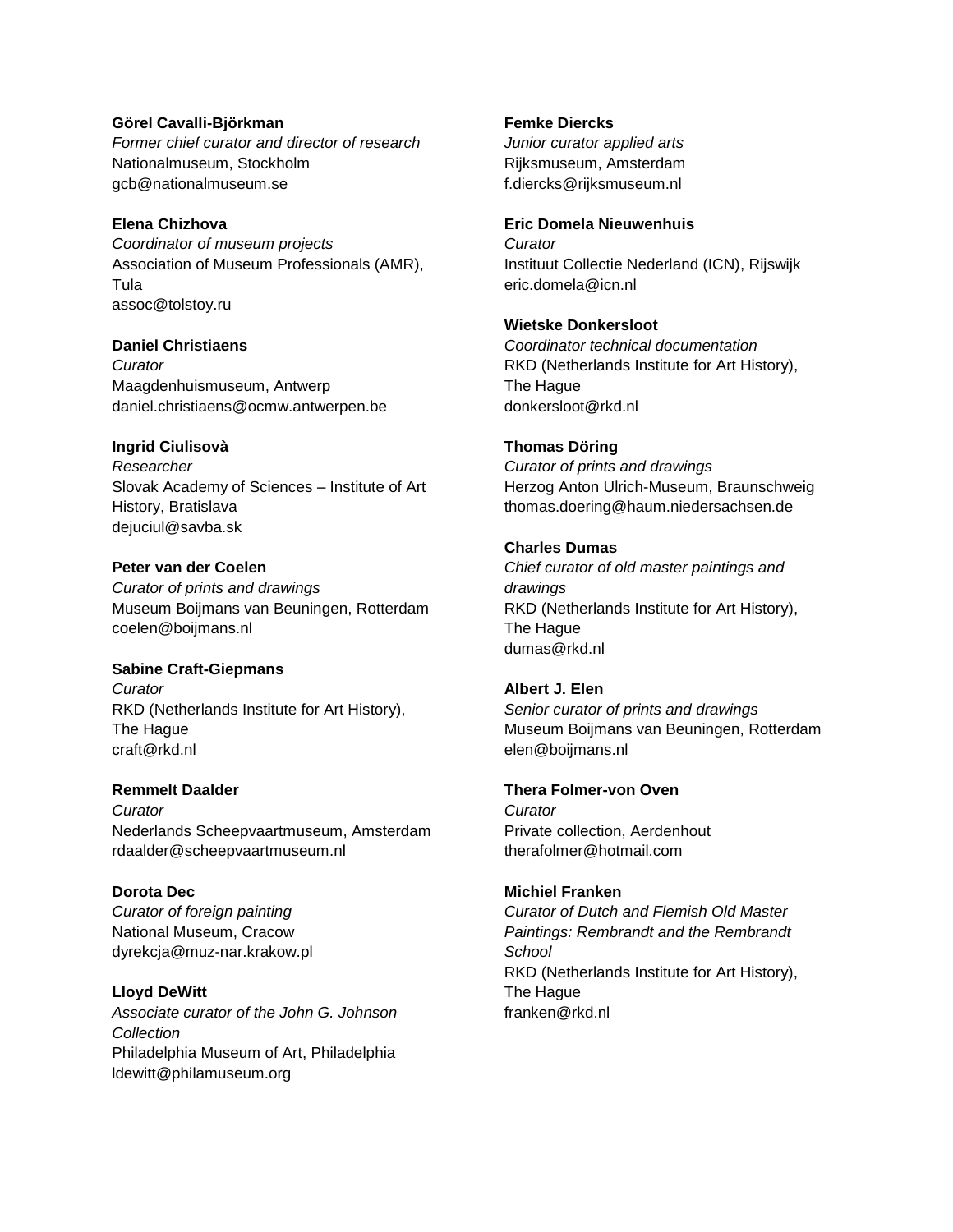**Carina Fryklund** *Research curator for Netherlandish, Flemish and Dutch art* Nationalmuseum, Stockholm cfd@nationalmuseum.se

### **Eliška Fučíková**

*Senior advisor* The Office of Senate of the Parliament of the Czech Republic, Prague fucikovae@senat.cz

#### **Nadja Garthoff**

*Intern* Museum Boijmans van Beuningen, Rotterdam garthoff@boijmans.nl

### **Judith van Gent**

*[Head documentation and photography](http://www.codart.nl/office/datamanagement/institutions/institutions.php?id=366)*  Amsterdams Historisch Museum, Amsterdam judithvangent@ahm.nl

**Jeroen Giltaij** *Senior curator of Old Master paintings* Museum Boijmans van Beuningen, Rotterdam giltay@boijmans.nl

#### **Marta Gołabek**

*Assistant curator of prints and drawings* Wilanów Palace Museum, Warsaw mgolabek@muzeum-wilanow.pl

## **Emilie Gordenker**

*Director* Mauritshuis, The Hague gordenker.e@mauritshuis.nl

**Lia Gorter** *Director* Foundation for Cultural Inventory, Amsterdam sic@xs4all.nl

**Antony Griffiths** *Keeper of the Department of Drawings and Prints* British Museum, Londen agriffiths@thebritishmuseum.ac.uk

### **Gerlinde Gruber**

*Curator of Flemish Baroque painting* Kunsthistorisches Museum-Gemäldegalerie, Vienna gerlinde.gruber@khm.at

#### **Fiona Healy**

*European liaison officer / treasurer* Historians of Netherlandish Art (HNA) fionahealy@aol.com

### **Ursula Härting**

*Exhibition curator* Gustav-Lübcke-Museum, Hamm Haertingu1@aol.com

### **Ebeltje Hartkamp-Jonxis**

*Former curator of textiles* Rijksmusem, Amsterdam hartkamp-jonxis@hetnet.nl

### **Karen Hearn**

*Curator of 16th- and 17th-century arts* Tate Britain, London karen.hearn@tate.org.uk

### **Jan Jaap Heij**

*Curator*  Drents Museum, Assen j.heij@drenthe.nl

#### **Lars Hendrikman**

*Curator of Old Master paintings and applied arts* Bonnefantenmuseum, Maastricht hendrikman@bonnefanten.nl

### **Irene Jacobs**

*Curator* Maritiem Museum Rotterdam i.jacobs@maritiemmuseum.nl

#### **Sandra Janssens**

*Supernumerary Academic Staff* University of Antwerp Groeningemuseum, Musea Brugge sandra.janssens@brugge.be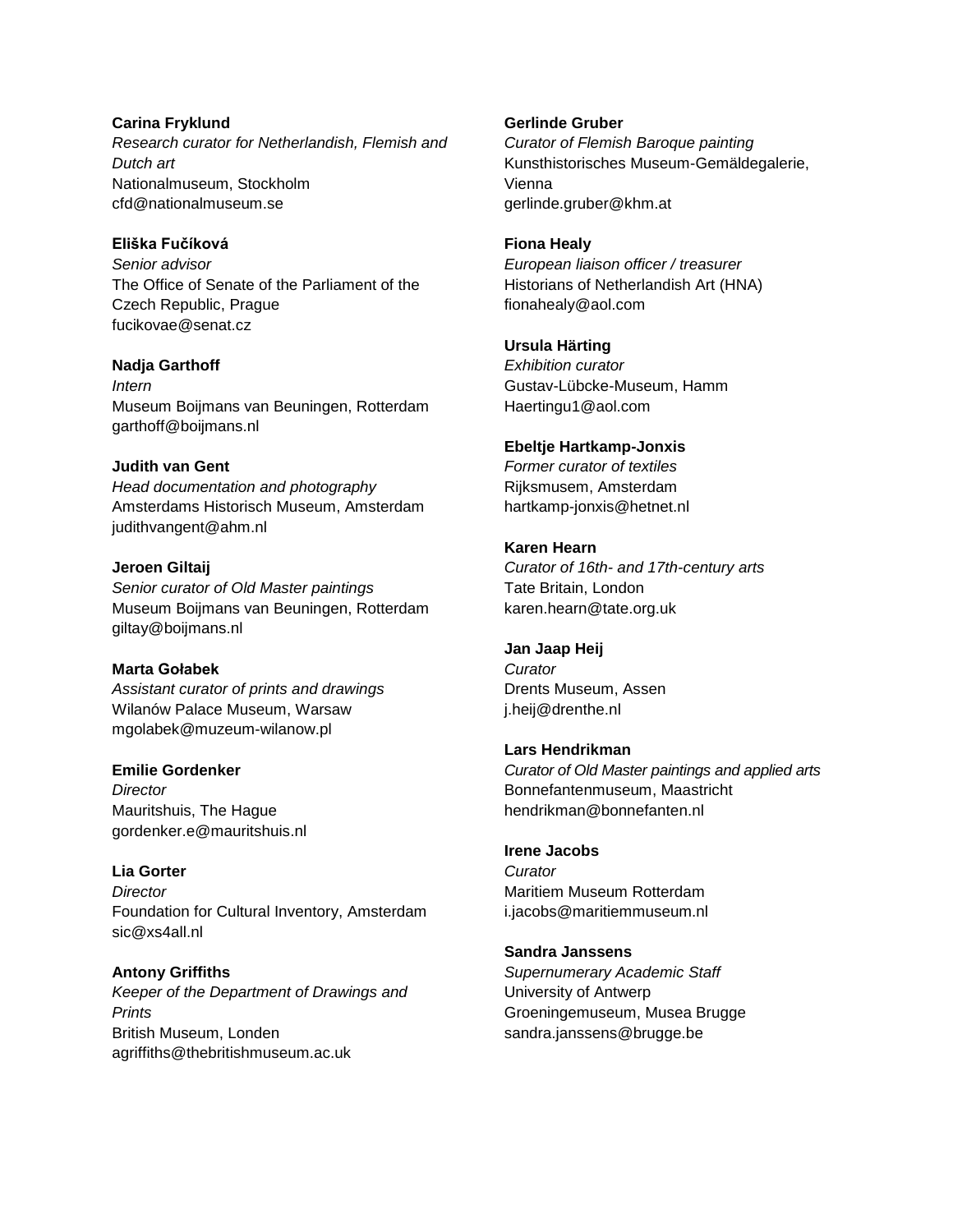## **Richard Johns**

*Curator of prints and drawings* National Maritime Museum, London rjohns@nmm.ac.uk

## **Dariusz Kacprzak**

*Chief curator* Muzeum Narodowe w Szczecinie (National Museum in Szczecin) darek.kacprzak@interia.pl

## **Véronique Van de Kerckhof**

*Curator* Rubenianum, Antwerp veronique.vandekerckhof@stad.antwerpen.be

## **Thomas Ketelsen**

*Head of the department of prints and drawings* Wallraf-Richartz-Museum & Fondation Corboud, Köln ketelsen@museenkoeln.de

## **Marijke de Kinkelder**

*Curator of Dutch and Flemish 17th century landscape and architecture*  RKD (Netherlands Institute for Art History), The Hague kinkelder@rkd.nl

## **Christi Klinkert**

*Curator* Stedelijk Museum Alkmaar cklinkert@alkmaar.nl

## **Elly Klück**

*Assistant of the department of Dutch and Flemish Old Master paintings and drawings* RKD (Netherlands Institute for Art History), The Hague kluck@rkd.nl

## **Egge Knol**

*Curator* Groninger Museum, Groningen eknol@groningermuseum.nl

## **Paul Knolle**

*Curator of Old Master paintings* Rijksmuseum Twenthe, Enschede pknolle@rijksmuseum-twenthe.nl

## **Lidewij de Koekkoek**

*Director* Stedelijk Museum Alkmaar lkoekkoek@alkmaar.nl

## **Greta Koppel**

*Curator of Dutch and Flemish paintings* Kadriorg Art Museum, Art Museum of Estonia, Tallinn greta.koppel@ekm.ee

## **Fritz Koreny**

*Senior researcher*  Institut für Kunstgeschichte der Universität Wien, Vienna fritz.koreny@univie.ac.at

### **Jan Kosten**

*Curator of Dutch and Flemish historical paintings and Flemish portraits* RKD (Netherlands Institute for Art History), The Hague kosten@rkd.nl

## **Dragana Kovačìč**

*Senior curator*  Narodni Muzej (National Museum), Belgrade dragana.kovacic@gmail.com

## **Zoltán Kovács**

*Deputy head of department for registration* Szépmüvészeti Múzeum (Museum of Fine Arts), Budapest zkovacs@szepmuveszeti.hu

## **Suzanne Laemers**

*Curator of 15th and 16th-century Netherlandish painting* RKD (Netherlands Institute for Art History), The Hague laemers@rkd.nl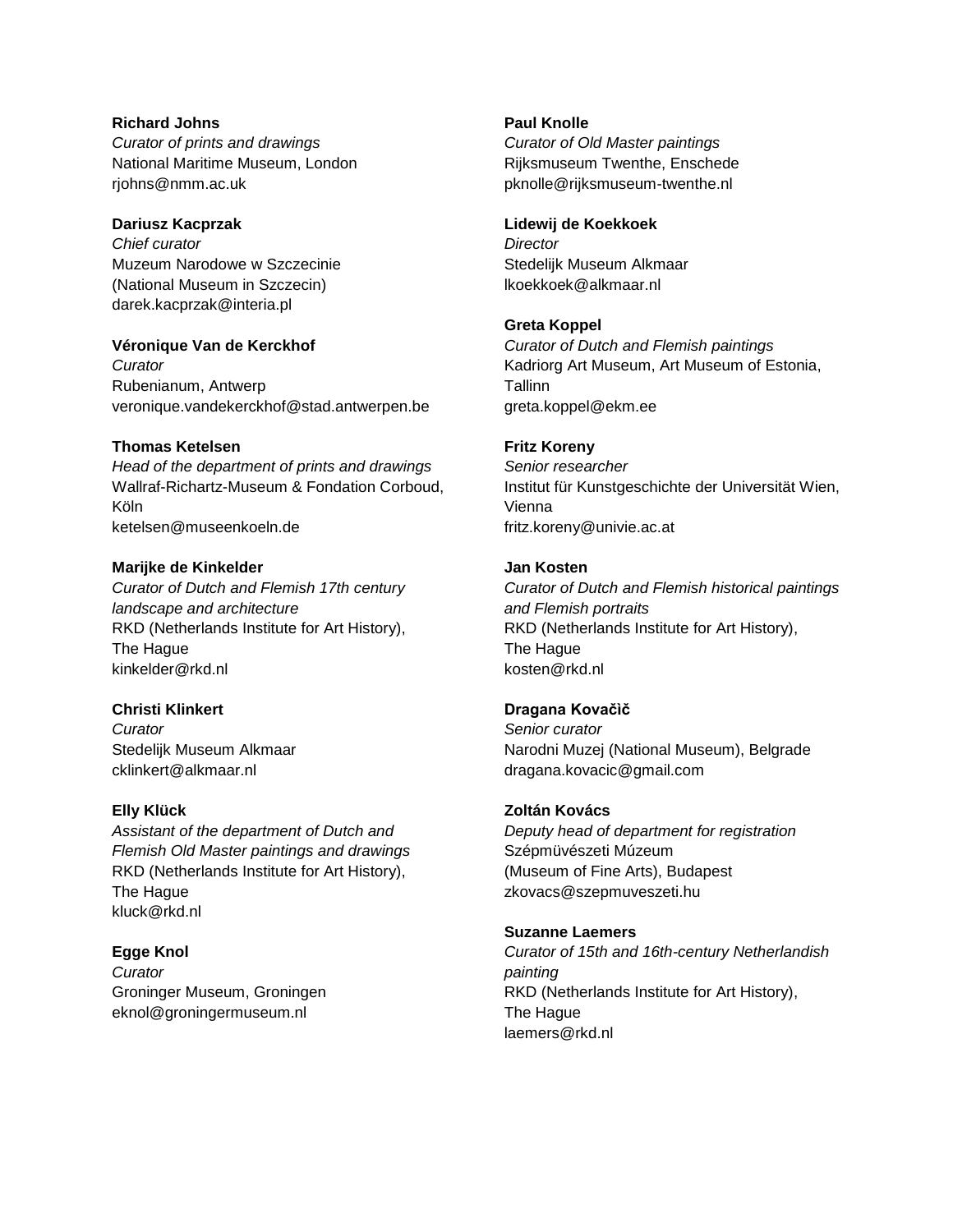## **Friso Lammertse** *Curator of Old Master paintings* Museum Boijmans van Beuningen, Rotterdam lammertse@boijmans.nl

### **Inga Lander**

*Curator*  Russian National Library, St. Petersburg print@nlr.ru

### **Huigen Leeflang**

*Curator of prints* Rijksmuseum, Amsterdam h.leeflang@rijksmuseum.nl

### **Rieke van Leeuwen**

*Curator art-historical databases* RKD (Netherlands Institute for Art History), The Hague leeuwen@rkd.nl

## **Willemijn Lindenhovius**

*Curator of Dutch fine and applied arts* Drents Museum, Assen w.lindenhovius@drenthe.nl

## **Léon Lock**

*Coordinator* Low Countries Sculpture Society, Brussels info@lowcountriessculpture.org

## **Jochen Luckhardt**

**Director** Herzog Anton Ulrich-museum, Braunschweig jluckhardt@museum-braunschweig.de

## **Eva Maringer**

*[Curator of Old Master paintings](http://www.codart.nl/office/datamanagement/institutions/institutions.php?id=362)* Villa Vauban - Musée d'Art de la Ville de Luxembourg e.maringer@musee-hist.lu

## **Natalja Markova**

*Head of department of prints and drawings* Pushkin State Museum of Fine Arts, Moscow av6518@comtv.ru

### **Sanda Marta**

*Curator* The Brukenthal Museum, Sibiu sandamarta@yahoo.com

### **Igor Martynov**

*Curator of the West European art department* Perm State Art Gallery, Perm igor\_martynov@bk.ru

## **Fred Meijer**

*Curator of Dutch and Flemish still lifes and genre paintings from the 17th and 18th centuries and Dutch 17th-century portraits*  RKD (Netherlands Institute for Art History), The Hague meijer@rkd.nl

## **Norbert Middelkoop**

*[Curator of paintings, prints and drawings](http://www.codart.nl/office/datamanagement/institutions/institutions.php?id=366)* Amsterdams Historisch Museum (AHM), Amsterdam info@ahm.amsterdam.nl

## **Maciej Monkiewicz**

*Curator* Muzeum Narodowe w Warszawie (National Museum in Warsaw) mmonkiewicz@mnw.art.pl

## **Uta Neidhardt**

*Curator of Dutch and Flemish paintings* Staatliche Kunstsammlungen Dresden - Gemäldegalerie Alte Meister, Dresden uta.neidhardt@skd.smwk.sachsen.de

## **Carl Nix**

*Curator* Atlas van Stolk collection, Rotterdam c.nix@hmr.rotterdam.nl

### **Anne van Oosterwijk**

*Research curator* Groeningemuseum, Musea Brugge anne.vanoosterwijk@brugge.be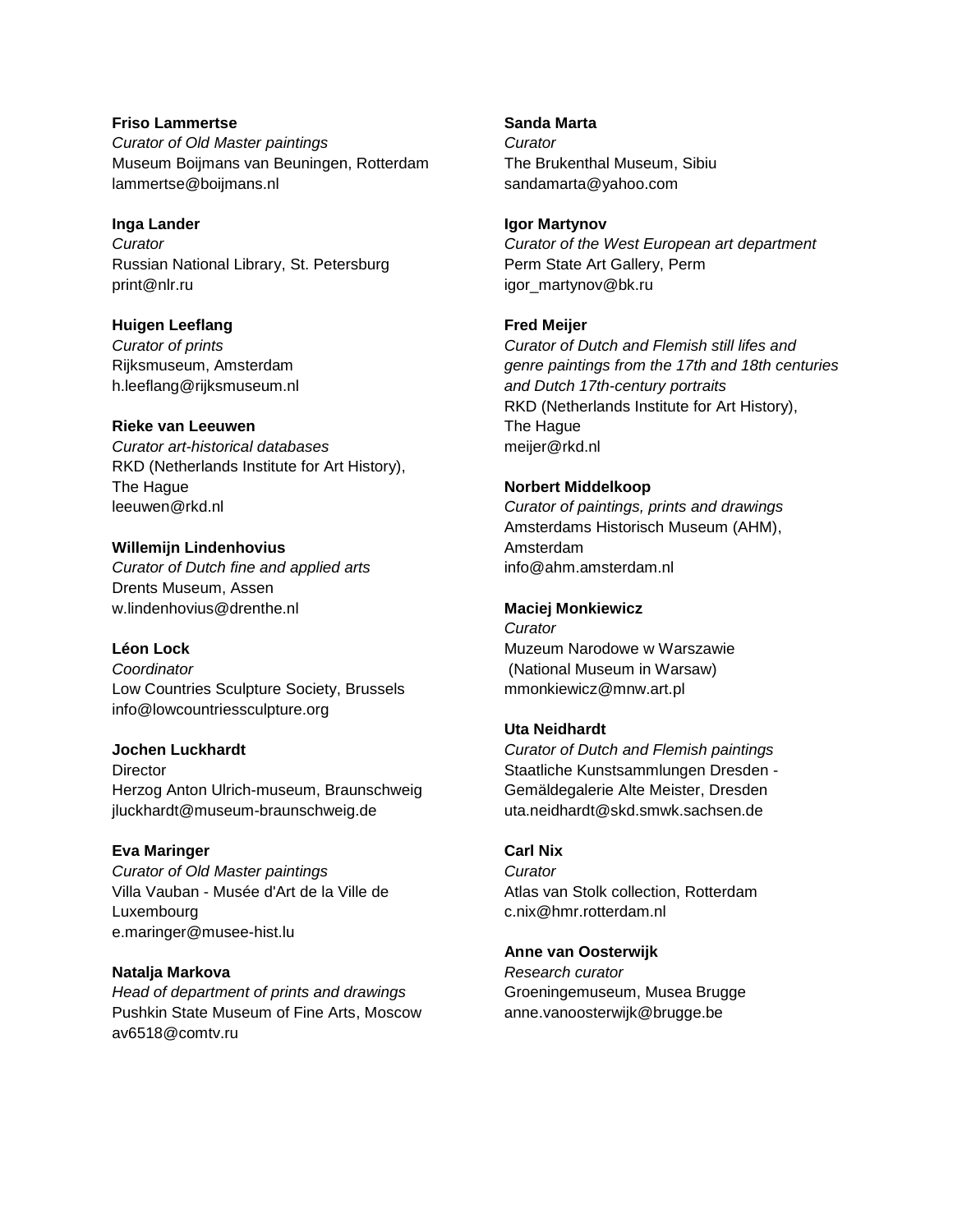**Maria Ordeanu** *Curator of prints and drawings* Muzeul National Brukenthal, Sibiu maria.ordeanu@brukenthalmuseum.ro

**Nadine Orenstein** *Curator of prints and drawings* Metropolitan Museum, New York nadine.orenstein@metmuseum.org

**Sabine Pénot** *Curator of Dutch painting* Kunsthistorisches Museum-Gemäldegalerie, Vienna sabine.penot@khm.at

**Ruud Priem** *Curator* Museum Het Valkhof, Nijmegen r.priem@museumhetvalkhof.nl

**Tatiana Savitskaya** *Head of the foreign art department* Saratov State Art Museum named after A.N. Radishev, Saratov sawizkaja@yandex.ru

**Bert Schepers** Koninklijke Musea voor Schone Kunsten van België, Antwerp bert.schepers@fine-arts-museum.be

**Loet Schledorn** *Head of museum affairs* Stedelijk Museum Alkmaar lschledorn@alkmaar.nl

**Gary Schwartz** *Director emeritus of CODART, honorary CODART member* Maarssen gary.schwartz@xs4all.nl

**Loekie Schwartz** *Honorary CODART member* Maarssen loekie.schwartz@xs4all.nl

**Gero Seelig** *Curator of Netherlandish paintings* Staatliches Museum Schwerin seelig@museum-schwerin.de

**Christian Tico Seifert** *Senior curator of Northern European art* National Gallery of Scotland, Edinburgh ctseifert@nationalgalleries.org

**Manfred Sellink** *Director* Musea Brugge manfred.sellink@brugge.be

**Irina Sokolova** *Curator of Dutch paintings* The State Hermitage Museum, St. Petersburg i\_sokolova@planet.nl

**Marieke Spliethoff** *Curator of paintings*  Paleis Het Loo, Apeldoorn m.spliethoff@paleishetloo.nl

**Sabine van Sprang** *Curator* Koninklijke Musea voor Schone Kunsten van België, Brussels sabinesprang@fine-arts-museum.be

**Ron Spronk** *Professor of art history* Queen's University – Department of Art, Kingston spronkr@post.queensu.ca

**Ariane van Suchtelen** *Curator* Mauritshuis, The Hague vansuchtelen.a@mauritshuis.nl

**Alice Taatgen** *Assistant curator* Suermondt-Ludwig-Museum, Aachen alice.taatgen@mail.aachen.de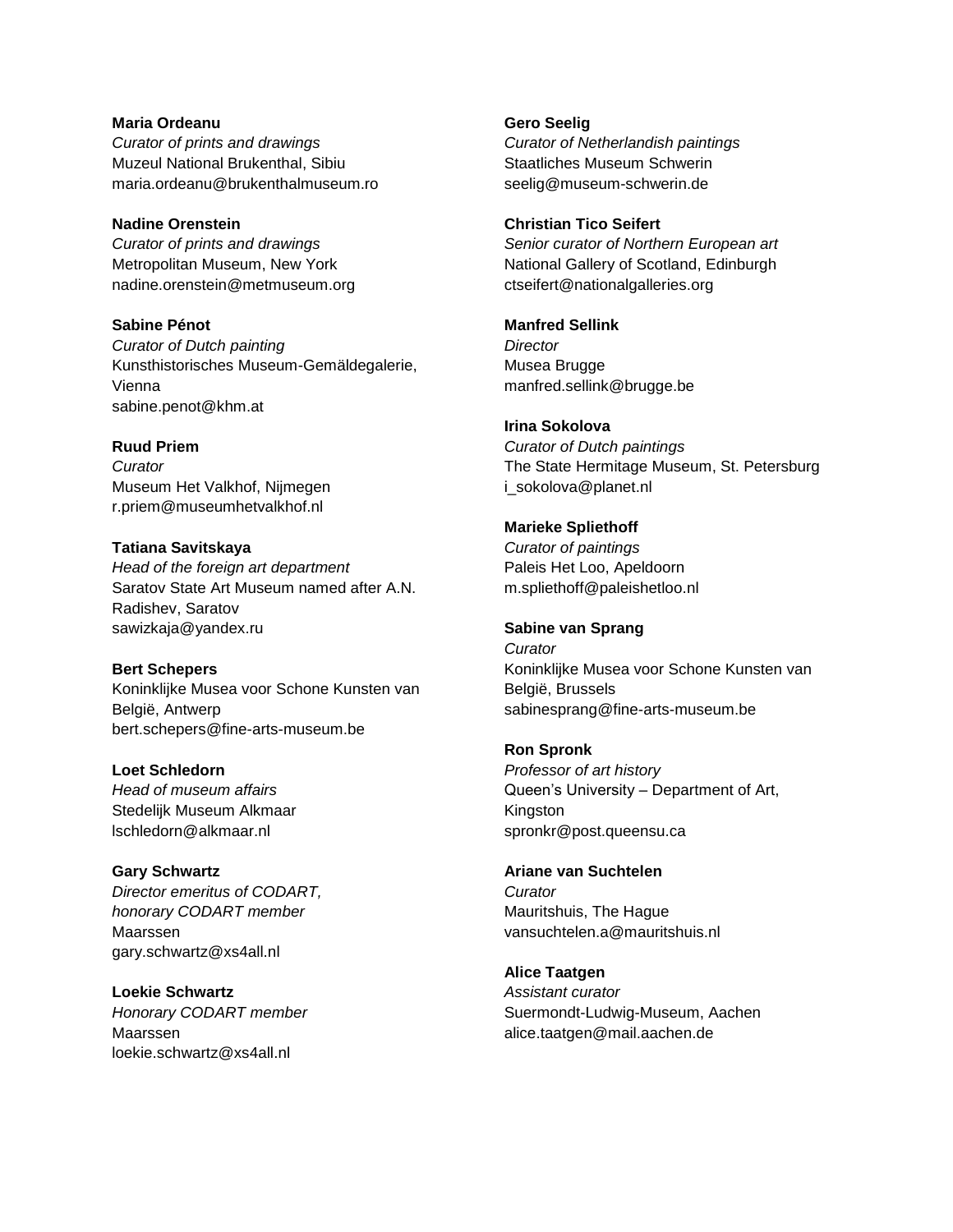## **Joanna Tomicka** *Curator of European prints*  Muzeum Narodowe w Warszawie (National Museum in Warsaw) jtomicka@mnw.art.pl

**Jane Shoaf Turner** *Editor* Master Drawings, New York jturner@masterdrawings.org

**Matthias Ubl** *Junior curator early Netherlandish painting* Rijksmuseum, Amsterdam m.ubl@rijksmuseum.nl

## **Bernard Vermet**

*Associate* Foundation for Cultural Inventory, Amsterdam sic@xs4all.nl

**Thea Vignau-Wilberg** Curator emeritus at Graphische Sammlung München thea.vignau@freenet.de

**Adriaan Waiboer** *Curator of Northern European art* National Gallery of Ireland, Dublin awaiboer@ngi.ie

**Dominika Walawender-Musz** *Assistant curator of painting and sculpture* Wilanów Palace Museum, Warsaw dwalawender@muzeum-wilanow.pl

**Amy Walsh** *Curator*  Los Angeles County Museum of Art, Los Angeles awalsh@lacma.org

**Robert Wenley** *Head of collection and learning* Burrell Collection, Glasgow robert.wenley@csglasgow.org

**Betsy Wieseman** *Curator of Dutch painting* National Gallery, London betsy.wieseman@ng-london.org.uk

**David de Witt** *Bader curator of European art* Agnes Etherington Art Centre, Kingston david.dewitt@queensu.ca

### **Helen Wüstefeld**

*Curator* Biblioteca Philosophica Hermetica, Amsterdam hwustefeld@ritmanlibrary.nl

### **Yao-Fen You**

*Assistant curator of European sculpture and decorative arts* Detroit Institute of Arts, Detroit yyou@dia.org

### **Liesbeth van der Zeeuw**

*Curator of art and applied arts* Historisch Museum, Rotterdam l.vanderzeeuw@hmr.rotterdam.nl

## **Olena Zhivkova**

*Head of department of European art* Bogdan and Varvara Khanenko Museum of Art, Kiev khanenkomuseum@ukr.net

## **Marina Zvereva**

*Curator of drawings and prints* Kaluga Regional Art Museum, Kaluga mavla@kaluga.ru